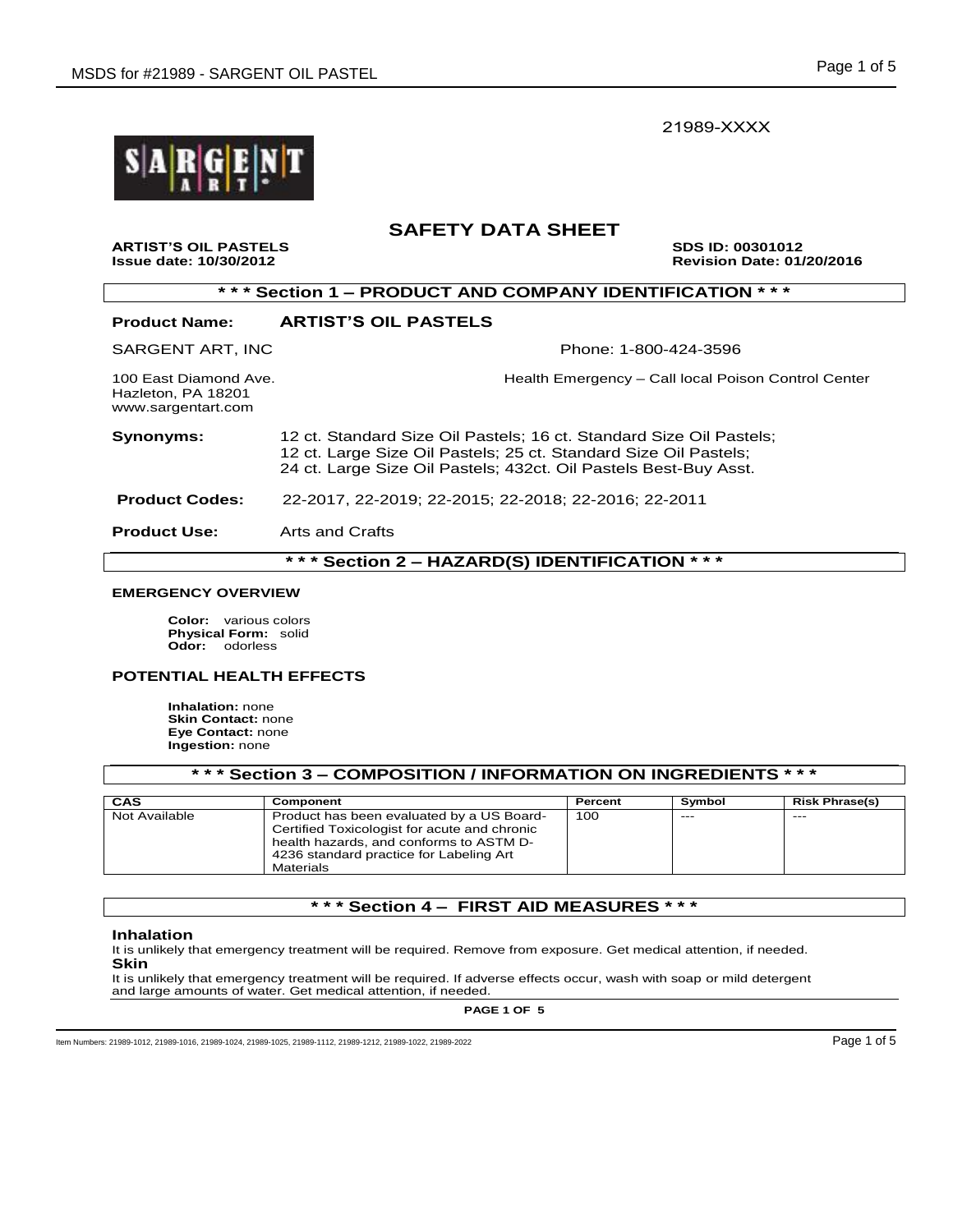

**ARTIST'S OIL PASTELS SDS ID: 00301012**

**Issue date: 10/30/2012 Revision Date: 01/20/2016**

#### **Eyes**

It is unlikely that emergency treatment will be required. Wash with large amounts of water or normal saline until no evidence of chemical remains (at least 15-20 minutes). Get medical attention immediately.

## **Ingestion**

Contact local poison control center or physician immediately.

#### **\* \* \* Section 5 – FIRE FIGHTING MEASURES \* \* \***

See Section 9 for Flammability Properties

**NFPA Ratings: Health:** 1 **Fire:** 1 **Reactivity:** 0 Hazard Scale:  $0 =$  Minimal  $1 =$  Slight  $2 =$  Moderate  $3 =$  Serious  $4 =$  Severe **Flammable Properties** Slight fire hazard. **Extinguishing Media** Regular dry chemical, carbon dioxide, water, regular foam **Fire Fighting Measures** Move container from fire area if it can be done without risk. Avoid inhalation of material or combustion byproducts.

## **\* \* \* Section 6 – ACCIDENTAL RELEASE MEASURES \* \* \***

#### **Occupational spill/release**

Collect spilled material in appropriate container for disposal.

# **\* \* \* Section 7 – HANDLING AND STORAGE \* \* \***

## **Handling Procedures**

Use methods to minimize dust.

#### **Storage Procedures**

Store and handle in accordance with all current regulations and standards. See original containers for storage recommendations. Keep separated from incompatible substances.

# **\* \* \* Section 8 – EXPOSURE CONTROLS / PERSONAL PROTECTION \* \* \***

### **Component Exposure Limits**

ACGIH and EU have not developed exposure limits for any of this product's components.

## **Ventilation**

Based on available information, additional ventilation is not required.

## **PERSONAL PROTECTIVE EQUIPMENT**

**Eyes/Face** Eye protection not required under normal conditions. **Protective Clothing** Protective clothing is not required under normal conditions. **Glove Recommendations** Protective gloves are not required under normal conditions.

**PAGE 2 OF 5**

Item Numbers: 21989-1012, 21989-1016, 21989-1024, 21989-1025, 21989-1112, 21989-1212, 21989-1022, 21989-2022 Page 2 of 5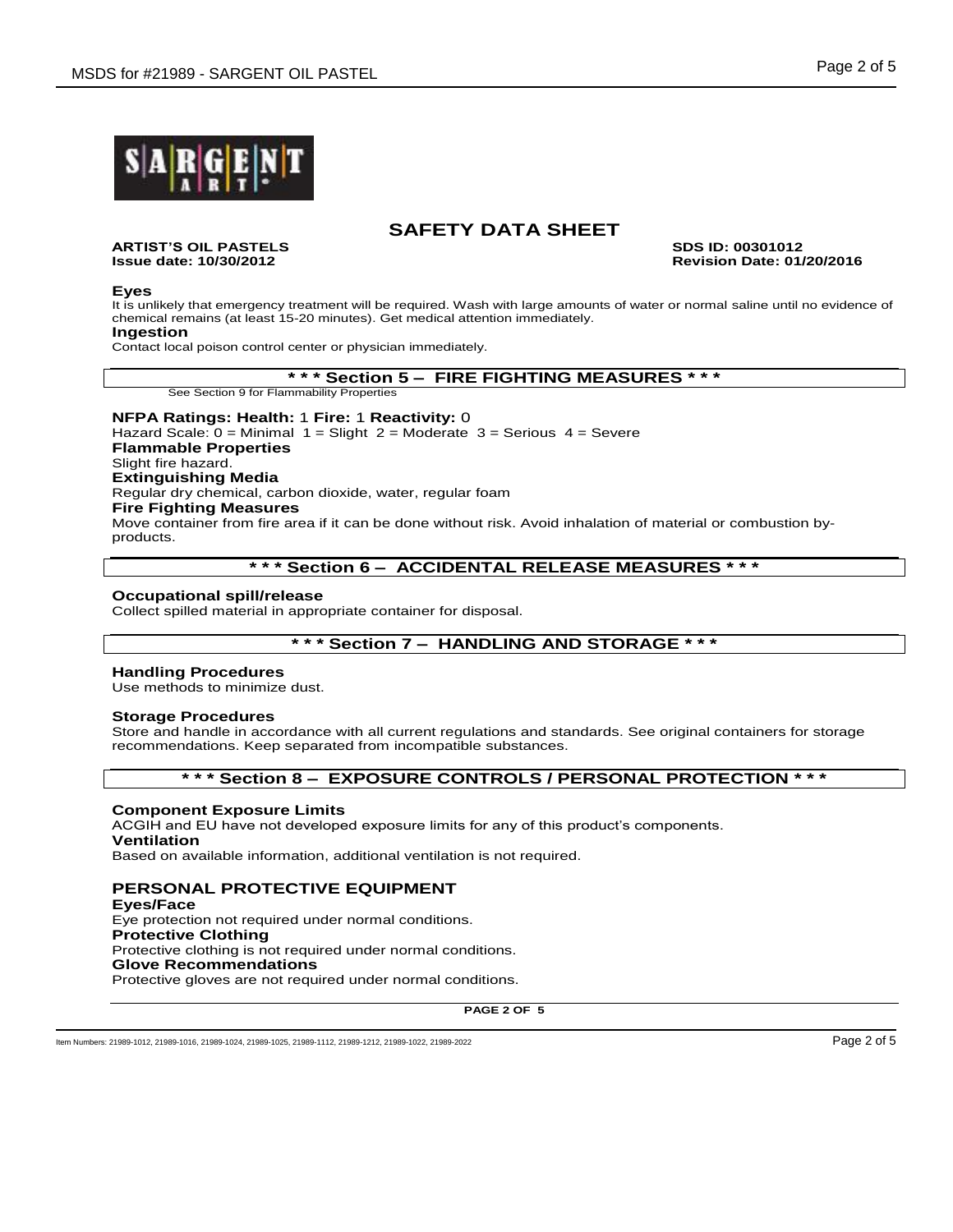

**ARTIST'S OIL PASTELS SDS ID: 00301012**

**Issue date: 10/30/2012 Revision Date: 01/20/2016**

### **Respiratory Protection**

No respirator is required under normal conditions of use. Under conditions of frequent use or heavy exposure, respiratory protection may be needed.

# **\* \* \* Section 9 – PHYSICAL AND CHEMICAL PROPERTIES \* \* \***

**Boiling Point:** Not applicable **Volatility:** Not available **Viscosity:** Not available **Viscosity:** Not available **Not available** 

**Appearance:** Solid **Flash Point:** Not applicable **Physical State:** Solid **Flammability:** Not applicable<br> **Physical Form:** Solid Solid **Flammability:** Not available **Physical Form:** Solid **Vapor Pressure:** Not available **Color:** Assorted colors **Vapor Density (air=1):** Not available **Evaporation Rate: Odor Threshold:** Not available **Specific Gravity:** 1.5 (+-) 0.1<br> **pH:** Not applicable **Specific Specific Gravity:** 12.49 bs/Gal **pH:** Not applicable **Density:** 12.49 bs/Gal **Melting Point:** 63 (+-) 2°C **Water Solubility:** Not soluble **Coeff.Water/Oil Dist:** 

# **\* \* \* Section 10 – STABILITY AND REACTIVITY \* \* \***

#### **Chemical Stability** Stable at normal temperatures and pressure. **Conditions to Avoid** None reported. **Materials to Avoid** Oxidizing materials. **Decomposition Products** Oxides of carbon.

**Possibility of Hazardous Reactions**

Will not polymerize.

# **\* \* \* Section 11 – TOXICOLOGICAL INFORMATION \* \* \***

#### **Component Analysis – LD50/LC50**

The components of this material have been reviewed in various sources and no selected endpoints have been identified.

#### **RTECS Acute Toxicity (selected)**

The components of this material have been reviewed and RTECS publishes no data as of the date on this document.

#### **Component Carcinogenicity**

None of this product's components are listed be ACGIH, IARC, or DFG.

#### **RTECS Irritation**

The components of this material have been reviewed and RTECS publishes no data as of the date on this document.

**PAGE 3 OF 5**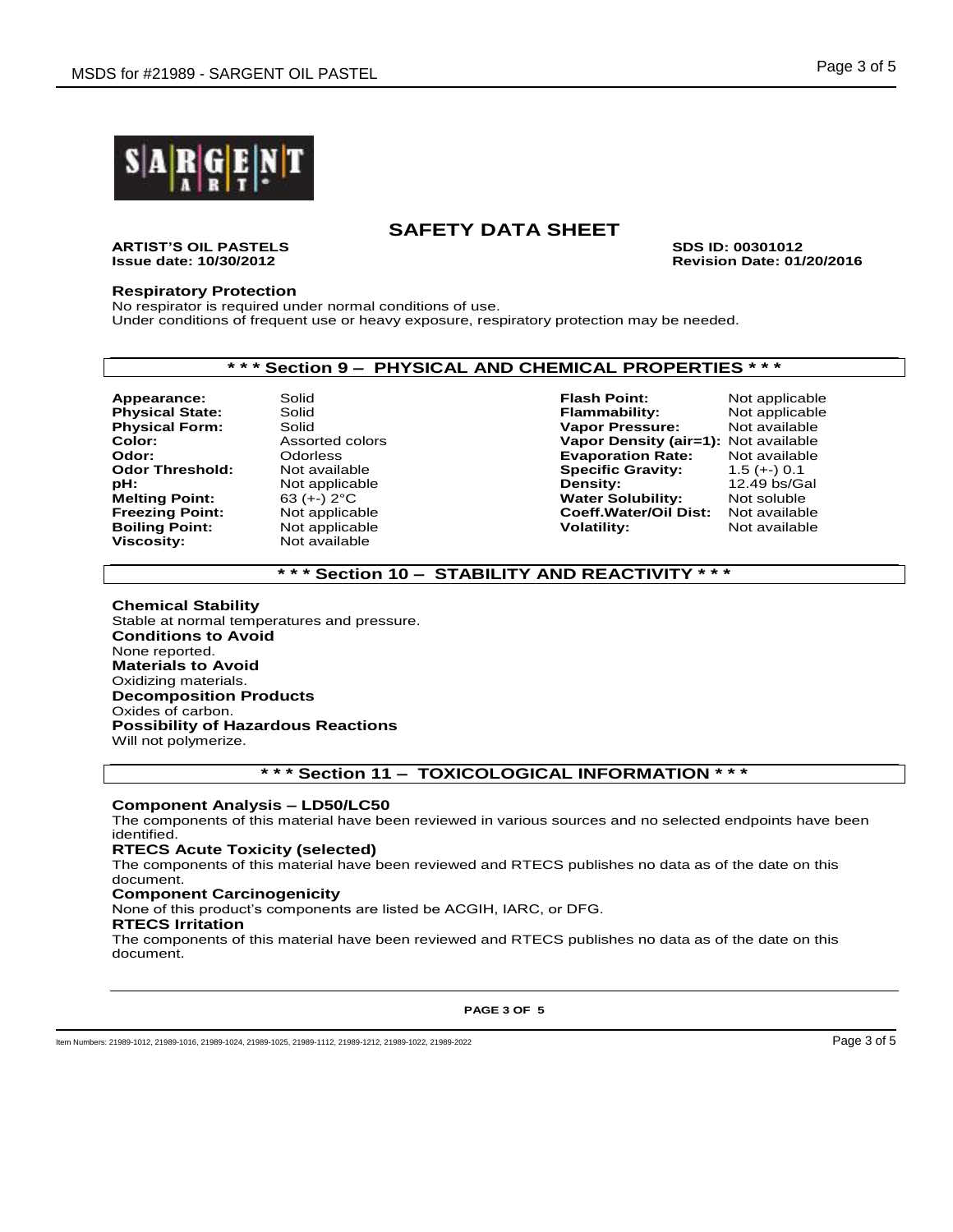

**ARTIST'S OIL PASTELS SDS ID: 00301012**

**Issue date: 10/30/2012 Revision Date: 01/20/2016**

## **\* \* \* Section 12 – ECOLOGICAL INFORMATION \* \* \***

**Component Analysis – Aquatic Toxicity**

No LOLI ecotoxicity data is available for this product's components.

## **\* \* \* Section 13 – DISPOSAL CONSIDERATION \* \* \***

#### **Disposal Methods**

Dispose in accordance with all applicable regulations. **Component Waste Numbers** The U.S. EPA has not published waste numbers for this product's components.

## **\* \* \* Section 14 – TRANSPORT INFORMATION \* \* \***

| <b>US DOT Information:</b> | Not Regulated. |
|----------------------------|----------------|
| <b>TDG Information:</b>    | Not Regulated. |
| <b>ADR Information:</b>    | Not Regulated. |
| <b>RID Information:</b>    | Not Regulated. |
| <b>IATA Information:</b>   | Not Regulated. |
| <b>ICAO Information:</b>   | Not Regulated. |
| <b>IMDG Information:</b>   | Not Regulated. |
|                            |                |

# **\* \* \* Section 15 – REGULATORY INFORMATION \* \* \***

### **U.S. Federal Regulations**

None of this products components are listed under SARA Section 302 (40 CFR 355 Appendix A), SARA Section 311/312 (40 CFR 370.21), SARA Section 313 (40 CFR 372.65), CERCLA (40 CFR 302.4), TSCA 12(b), or require an OSHA process safety plan.

**SARA Section 311/312 (40 CFR 370 Subparts B and C) Acute Health:** No **Chronic Health:** No **Fire:** No **Pressure:** No **Reactive:** No **U.S. State Regulations**

None of this product's components are listed on the state lists from CA, MA, MN, NJ or PA.

Not regulated under California Proposition 65

#### **Canada**

This product has been classified in accordance with the criteria of the Controlled Products Regulations (CPR) and the MSDS contains all of the information required by the CPR.

WHMIS CLASSIFICATION: Not a Controlled Product under Canada's Workplace Hazardous Material Information System.

## **Component Analysis – Inventory**

No information is available.

**PAGE 4 OF 5**